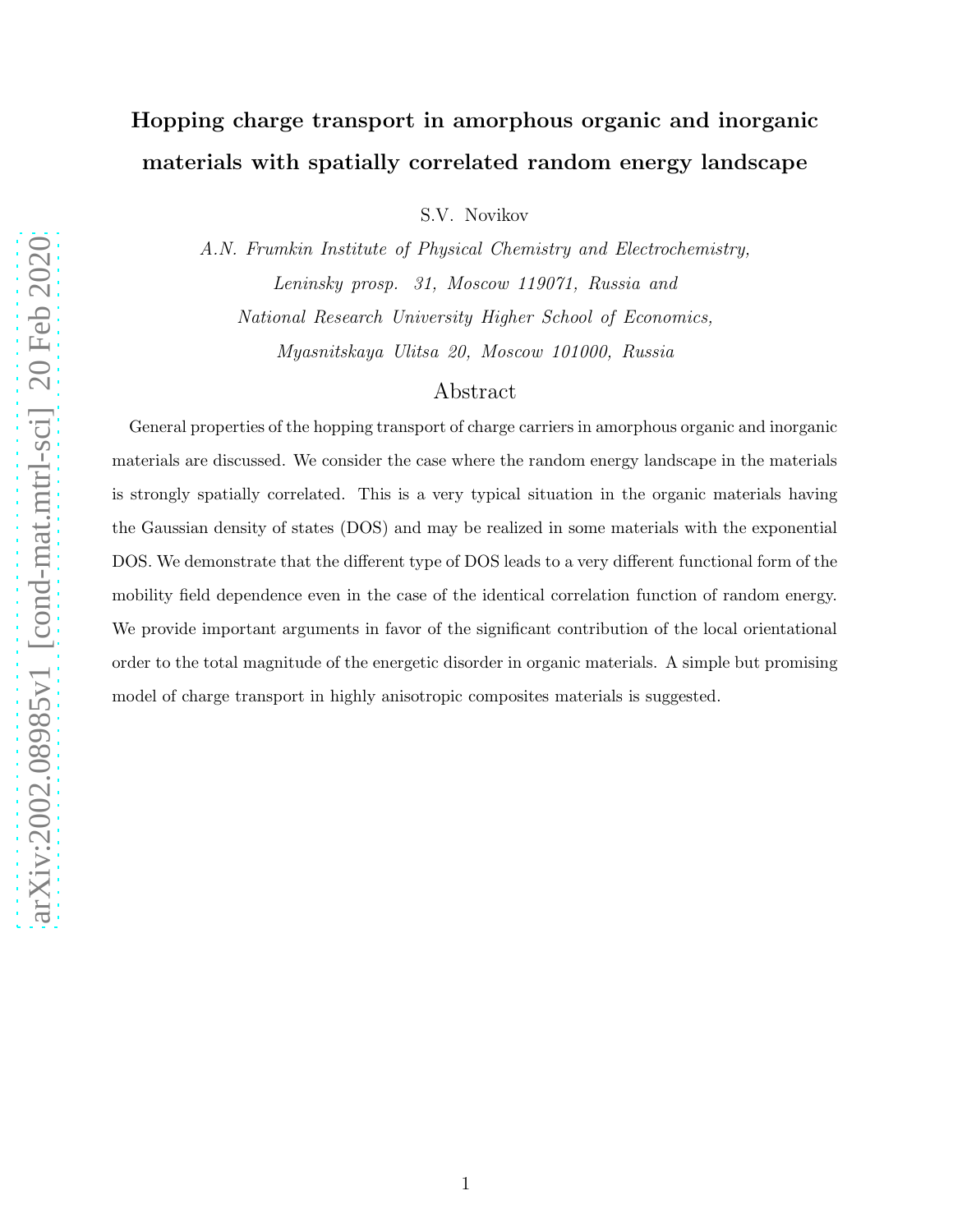Keywords: amorphous materials, density of states, spatial correlation, hopping transport of charge carriers.

### I. INTRODUCTION

Last decades show a sharp surge in the number of papers devoted to various aspects of organic electronics. Interest to the area is mostly motivated and supported by the development of various devices: organic light emitting diodes, solar cells, field effect transistors, sensors, and others  $[1-5]$ . For the efficient functioning of all such devices a fast transport of charge carriers (electrons and holes) is needed. Essentially, charge transport in amorphous molecular materials occurs as a series of elementary redox reactions (hops of the carrier) between two neighbor molecules. A very first hop from the conducting electrode to the adjacent molecule is a typical example of electrochemical reaction. Interplay between electrochemistry and charge carrier transport is important for the production of conducting organic materials. Many conducting polymers are obtained by the electrochemical oxidation of various organic compounds  $[6, 7]$  $[6, 7]$ . Kinetics of the growth of the conducting polymer film at the electrode is intimately related with the charge transport properties of the polymer [\[8\]](#page-16-4). In addition, our consideration of the transport properties of charge carriers in the medium with spatially correlated disorder may be applied to the description of the ionic transport in amorphous solid state electrolytes [\[9](#page-16-5)[–11\]](#page-16-6).

Characteristics of a charge carrier transport in amorphous materials are defined by the statistics of the energetic and positional (or diagonal and non-diagonal) disorder. Energetic disorder describes random fluctuations of the energies  $U(\vec{r})$  of the relevant levels of transport molecules, while the positional disorder describes fluctuations of the spatial positions of molecules. There is a general belief that for the quasi-equilibrium (or nondispersive[? ]) charge transport the most important is the energetic disorder [\[13](#page-16-7)]. The reason is that the hopping rate  $\Gamma(\vec{r}_{ij}, \Delta U_{ij})$  depends on distance  $\vec{r}_{ij} = \vec{r}_i - \vec{r}_j$  between any given pair of transport molecules and the energy difference  $\Delta U_{ij} = U_i - U_j$  between corresponding transport levels in a very different way. Typically,  $\Gamma$  is a symmetric function of  $\vec{r}_{ij}$ ,  $\Gamma(\vec{r}_{ij})$  =  $\Gamma(\vec{r}_{ji})$ , and in the most cases [\[14,](#page-16-8) [15\]](#page-16-9)

$$
\Gamma(\vec{r}_{ij}) \propto \exp\left(-2\frac{|\vec{r}_{ij}|}{r_0}\right) \tag{1}
$$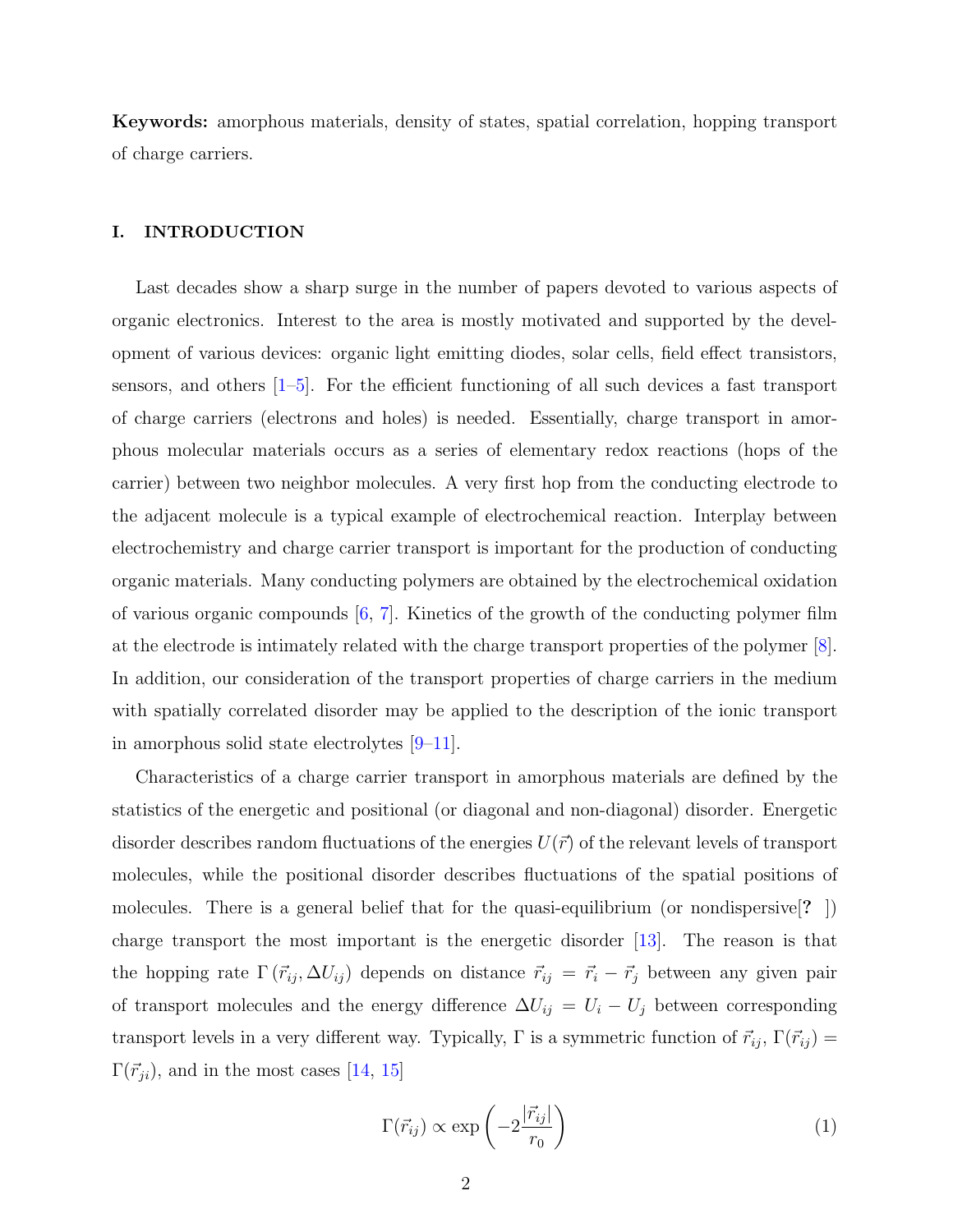(here  $r_0$  is a localization radius of the wave function of the transport molecule), while for the dependence  $\Gamma(\Delta U_{ij})$  the microscopic balance takes place [\[16\]](#page-16-10), i.e.

$$
\Gamma(\Delta U_{ij}) = \Gamma(\Delta U_{ji}) \exp\left(-\frac{\Delta U_{ij}}{kT}\right) \tag{2}
$$

and probability for a carrier to jump up in energy is restricted by the exponential factor in comparison to the probability of the downward hop. For the quasi-equilibrium transport the so-called "bad" sites give the most important contribution. "Bad" sites are sites which can keep carrier for the longest time (mean escape time is the longest). For the positional disorder the "bad" sites are sites well separated from the nearest neighbors, but the symmetry of  $\Gamma$ means that the probability to get into such sites is pretty low. Hence, they are not very important. This is not the case for the energetic disorder, where "bad" sites are sites having energy much lower than the energies of the neighbor sites, the probability to get into those sites is not low, and the contribution of low energy sites to the typical transport time is significant. This is the reason for the primary importance of the energetic disorder.

The simplest and most important characteristic of the energetic disorder is the distribution density of random energies of transport levels, called the density of states. Typically, in amorphous organic materials the DOS has a Gaussian form [\[17](#page-16-11)[–19\]](#page-16-12)

$$
P(U) = \frac{N_0}{(2\pi\sigma^2)^{1/2}} \exp\left(-\frac{U^2}{2\sigma^2}\right)
$$
 (3)

with  $\sigma \simeq 0.1$  eV, while in inorganic materials it has an exponential form [\[20](#page-17-0)]

<span id="page-2-0"></span>
$$
P(U) = \frac{N_0}{U_0} \exp\left(\frac{U}{U_0}\right), \quad U < 0,\tag{4}
$$

with  $U_0 \simeq 0.02$  - 0.05 eV. Here  $N_0$  is a total concentration of transport sites. Transport properties of the amorphous materials having Gaussian or exponential DOS are very different. The most striking difference is the eventual development of the quasi-equilibrium transport regime with constant average velocity  $v$  and diffusivity  $D$  for the Gaussian DOS for any temperature, while for the exponential DOS for low temperature  $kT < U_0$  the process of the carrier energetic relaxation is infinite in time and average velocity decreases with time and, hence, with the thickness of the transport layer L, as  $v \propto L^{1-U_0/kT}$  [\[21](#page-17-1)]. Such dramatic difference in the transport behavior is explained by the very fact that for the Gaussian DOS the so-called density of occupied states  $P_{\text{occ}}(U) \propto P(U) \exp(-U/kT)$  does exists for any temperature, while for the exponential DOS this is not so for low temperature. The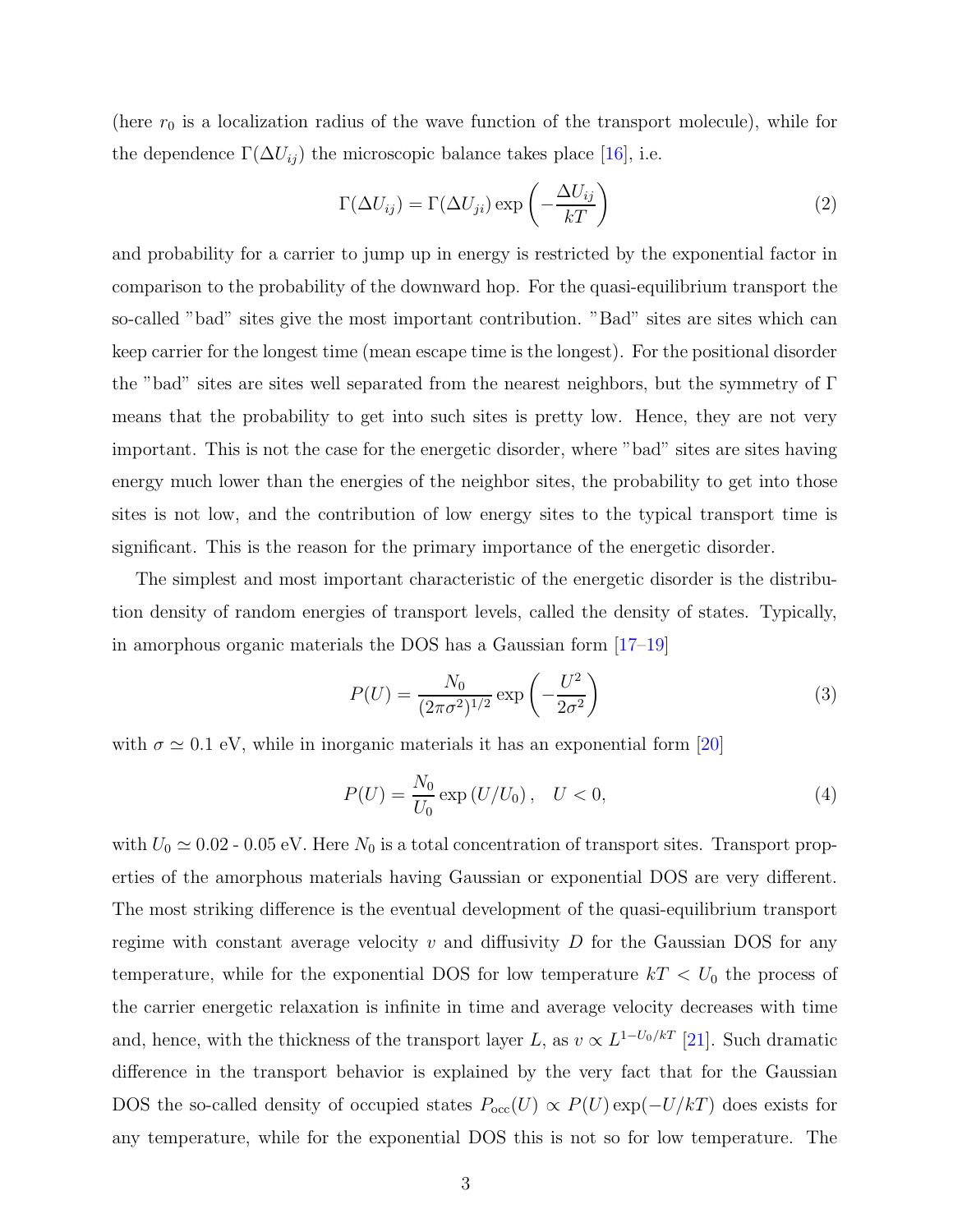density  $P_{\text{occ}}(U)$  describes the distribution of the carriers in the quasi-equilibrium regime for  $t \to \infty$ . Moreover, using  $P_{\text{occ}}(U)$  we may immediately provide an estimation for the temperature dependence of the quasi-equilibrium drift mobility  $\mu = v/E$  for the Gaussian DOS as  $\ln \mu \propto -U_a/kT$ , where  $U_a = -U_{\text{max}} = \sigma^2/kT$  is an effective activation energy of the carrier hops and  $U_{\text{max}}$  is the position of the maximum of  $P_{\text{occ}}(U)$ . The resulting dependence  $\ln \mu \propto -(\sigma/kT)^2$  is in a very good agreement with experimental data [\[17,](#page-16-11) [22,](#page-17-2) [23](#page-17-3)].

Some time ago it was realized that the DOS is not the only characteristic of the random energy landscape which is relevant for the hopping charge transport. Possible spatial correlations in  $U(\vec{r})$  are important as well. Correlations are mostly important for the electric field dependence of the carrier drift mobility  $\mu(E)$ . Electric field affects charge transport mostly by the variation of the  $\Delta U_{ij} = \Delta U_{ij}^0 - e \vec{E} (\vec{r}_i - \vec{r}_j)$  and this variation inevitable requires spatial displacement between sites i and j. Typical magnitude of  $\Delta U_{ij}^0$  strongly depends on the degree of correlation between  $U_i$  and  $U_j$  for a given distance  $r_{ij}$ , and that is why spatial correlation affects the dependence  $\mu(E)$ .

Correlation effects for the Gaussian DOS are studied well, especially for the case of 1D charge transport. Still, there are some problems that are not clearly understood and we are going to discuss them in the paper. Mostly, we are going to concentrate our attention on the verification of the important approximate analytical result of Deem and Chandler [\[24](#page-17-4)] on the dependence of the transport parameters in the case of zero applied field on the dimensionality of space and discussion of the effect of the local orientational order in organic materials on the energetic disorder. For the exponential DOS correlation effects are not studied at all. Here we are going to provide a first consideration of the correlation effect on the mobility field dependence for the nondispersive quasi-equilibrium regime  $U_0/kT < 1$ . In addition, we suggest a simple model describing transport properties of the mesoscopically heterogeneous composite materials, where spatial correlations are naturally provided by the very structure of the material.

### II. SPATIAL CORRELATION OF THE RANDOM ENERGY LANDSCAPE AND CHARGE TRANSPORT IN ORGANIC MATERIALS: GAUSSIAN DOS

Effect of the spatial correlation in the distribution of random energies  $U(\vec{r})$  is best studied for the case of amorphous organic materials. In these materials it was found that the contri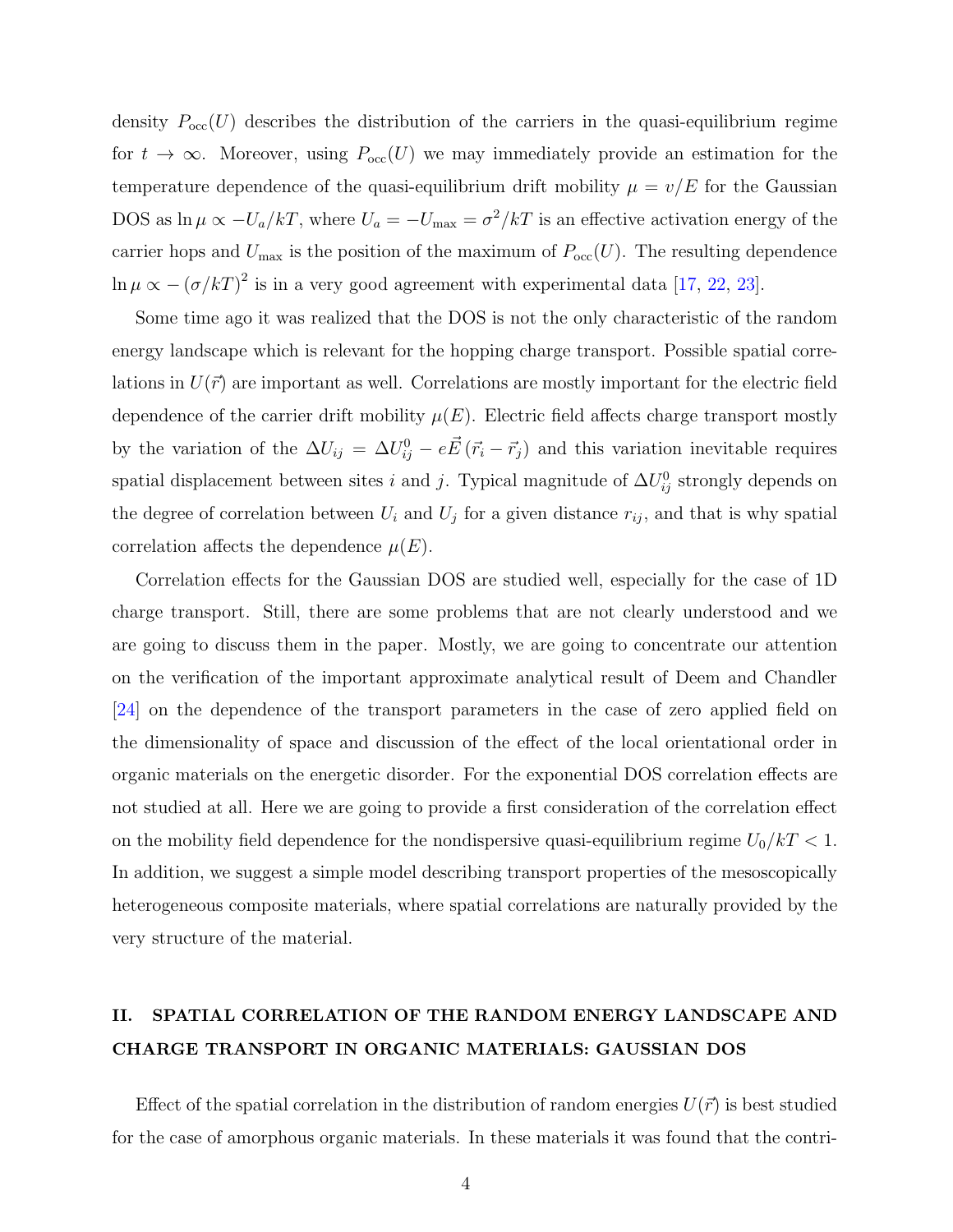bution from randomly located and oriented permanent dipoles and quadrupoles provides the Gaussian DOS with  $\sigma \simeq 0.1$  eV and binary correlation function  $C(\vec{r}) = \langle U(\vec{r})U(0)\rangle$  decaying as  $1/r$  for the dipolar case and  $1/r^3$  in the quadrupolar case, correspondingly [\[25](#page-17-5)[–27](#page-17-6)] (here angular brackets mean a statistical averaging). More precisely, contribution of dipoles and quadrupoles provides the Gaussian DOS only for the main body of the distribution and not so far tails, while for the far tails of the DOS its shape is not a Gaussian one [\[28](#page-17-7)]. Deviation from the Gaussian shape is typically important only for the description of the charge carrier transport at very low (and, probably, experimentally inaccessible) temperature. Long range spatial correlation means that the amorphous organic material consists of large clusters where every cluster is a set of neighbor transport sites having close values of U (visual representation of such medium and its comparison with the case of spatially noncorrelated Gaussian medium may be found in Ref. [\[29\]](#page-17-8)).

It was found that the correlation effectively governs the field dependence of the drift mobility. 1D transport model suggests that for the Gaussian DOS the power law correlation function  $C(\vec{r}) \propto 1/r^n$  leads to  $\ln \mu \propto E^{n/(n+1)}$  [\[30\]](#page-17-9). This relation for the case of dipolar and quadrupolar disorder has been confirmed by the extensive 3D computer simulation [\[27](#page-17-6), [31](#page-17-10)[–33](#page-17-11)].

For some time it was a puzzle why the so-called Poole-Frenkel mobility field dependence  $\ln \mu \propto E^{1/2}$  is ubiquitous in amorphous organic materials. For such dependence the exponent of the correlation function is  $n = 1$  which is perfectly suitable for polar organic materials with dipoles giving the major contribution to the total energetic disorder. In nonpolar materials we should expect that the major contribution is provided by quadrupoles and, correspondingly,  $n = 3$  giving  $\ln \mu \propto E^{3/4}$ . A possible solution of the puzzle is that for some reason all experimental studies of the mobility in nonpolar organic materials cover a limited field range, no more than one order of magnitude and typically even less [\[22](#page-17-2), [34](#page-17-12)[–37](#page-17-13)]. In such narrow field range it is not possible to make a reliable distinction between  $\ln \mu \propto E^{1/2}$  and ln  $\mu \propto E^{3/4}$  dependences [\[26,](#page-17-14) [27](#page-17-6), [38](#page-17-15)].

Majority of the fundamental results for the theory of multidimensional hopping charge carrier transport in amorphous materials has been obtained using computer simulations [\[17](#page-16-11), [18](#page-16-13), [31](#page-17-10), [38](#page-17-15)]. Exact and nontrivial approximate analytical results are essentially limited to the consideration of 1D charge transport. In fact, we know only one important theoretical result which is valid for the case of multidimensional transport and obtained using the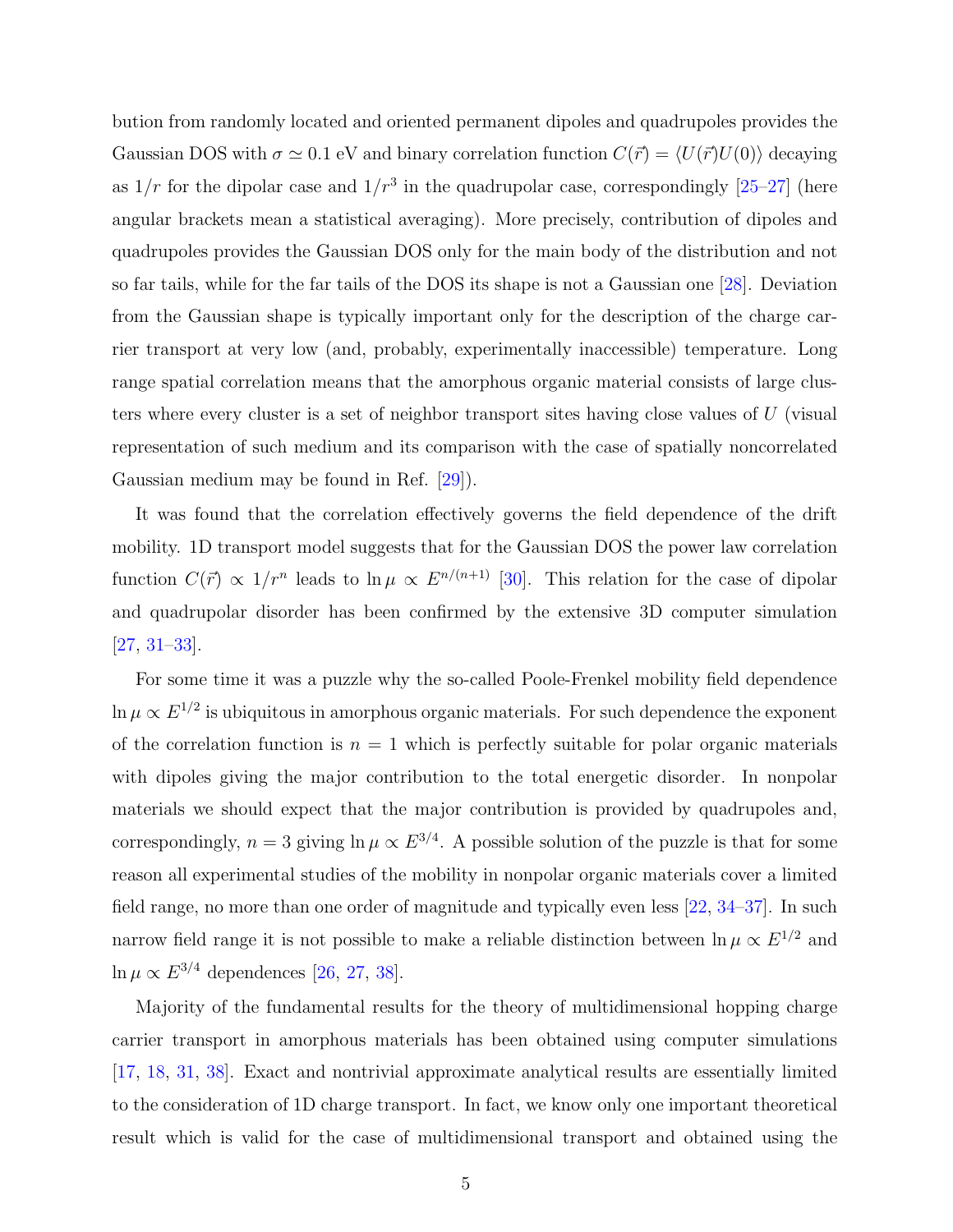renormalization group (RG) method. Deem and Chandler [\[24](#page-17-4)] showed that the leading asymptotics for the diffusivity in the zero applied field for the Gaussian DOS is

$$
D(0) = D_0 \exp\left[-\frac{1}{d}\left(\frac{\sigma}{kT}\right)^2\right],\tag{5}
$$

where  $D_0$  is a diffusivity in the absence of the disorder, and d is the dimensionality of the space. Due to the validity of the Einstein relation for  $E = 0$  even in the case of strong disorder, the similar relation is valid for the mobility

<span id="page-5-0"></span>
$$
\mu = \mu_0 \exp\left[-\frac{1}{d}\left(\frac{\sigma}{kT}\right)^2\right].\tag{6}
$$

Relation [\(6\)](#page-5-0) provides two nontrivial statements: first, the particular dependence of the exponent of the mobility (or diffusivity) on  $d$  and, second, independence of the diffusivity and mobility for  $E = 0$  of the correlation properties of  $U(\vec{r})$ . We can provide a limited verification of those statements. First of all, Eq. [\(6\)](#page-5-0) for  $d = 1$  is identical to the exact solution of 1D transport model [\[30,](#page-17-9) [39](#page-17-16)]. For 3D case we can compare Eq. [\(6\)](#page-5-0) with the simulation data for three models having different correlation properties: short range correlation  $C(\vec{r}) = 0$  for  $r > 0$  (Gaussian Disorder Model (GDM) [\[17](#page-16-11)]), dipolar correlation  $C(\vec{r}) \propto 1/r$  (dipolar glass (DG) model [\[31](#page-17-10)]), and quadrupolar correlation  $C(\vec{r}) \propto 1/r^3$  (quadrupolar glass (QG) model [\[40](#page-17-17), [41\]](#page-17-18)). For these models

$$
\ln \mu / \mu_0 \propto -C \left(\frac{\sigma}{kT}\right)^2 \tag{7}
$$

for  $E \to 0$  and  $C_{\text{GDM}} \approx 0.38$ ,  $C_{\text{DG}} \approx 0.36$ , and  $C_{\text{QG}} \approx 0.37$ . We should note that these particular values of C are valid only if we use the extrapolation of the mobility to  $E = 0$ according to the natural field dependence law, i.e.

<span id="page-5-1"></span>
$$
\ln \mu / \mu_0 \approx -C \left(\frac{\sigma}{kT}\right)^2 + AE^m, \quad m = \frac{n}{n+1},\tag{8}
$$

where *n* is the exponent in the dependence of the correlation function on distance  $C(\vec{r}) \propto$  $1/r^n$  (for the GDM formally  $n = \infty$  and  $m = 1$ ) [\[41](#page-17-18)]. We see that values of C for different models are indeed pretty close to the RG prediction  $C = 1/3$ . Moreover, we should expect that this prediction gives only a leading term of the expansion of C in powers of  $1/d$ , and there are corrections to that value proportional to higher powers of  $1/d$ . Part of the deviation between our values of C and  $1/d$  could be attributed to the very procedure of the calculation of C: it is obtained by the extrapolation of the dependence  $\mu(E)$  to  $E \to 0$  according to Eq. [\(8\)](#page-5-1), while the relation [\(6\)](#page-5-0) describes the exact value of  $\mu$  at  $E = 0$ . Hence, small difference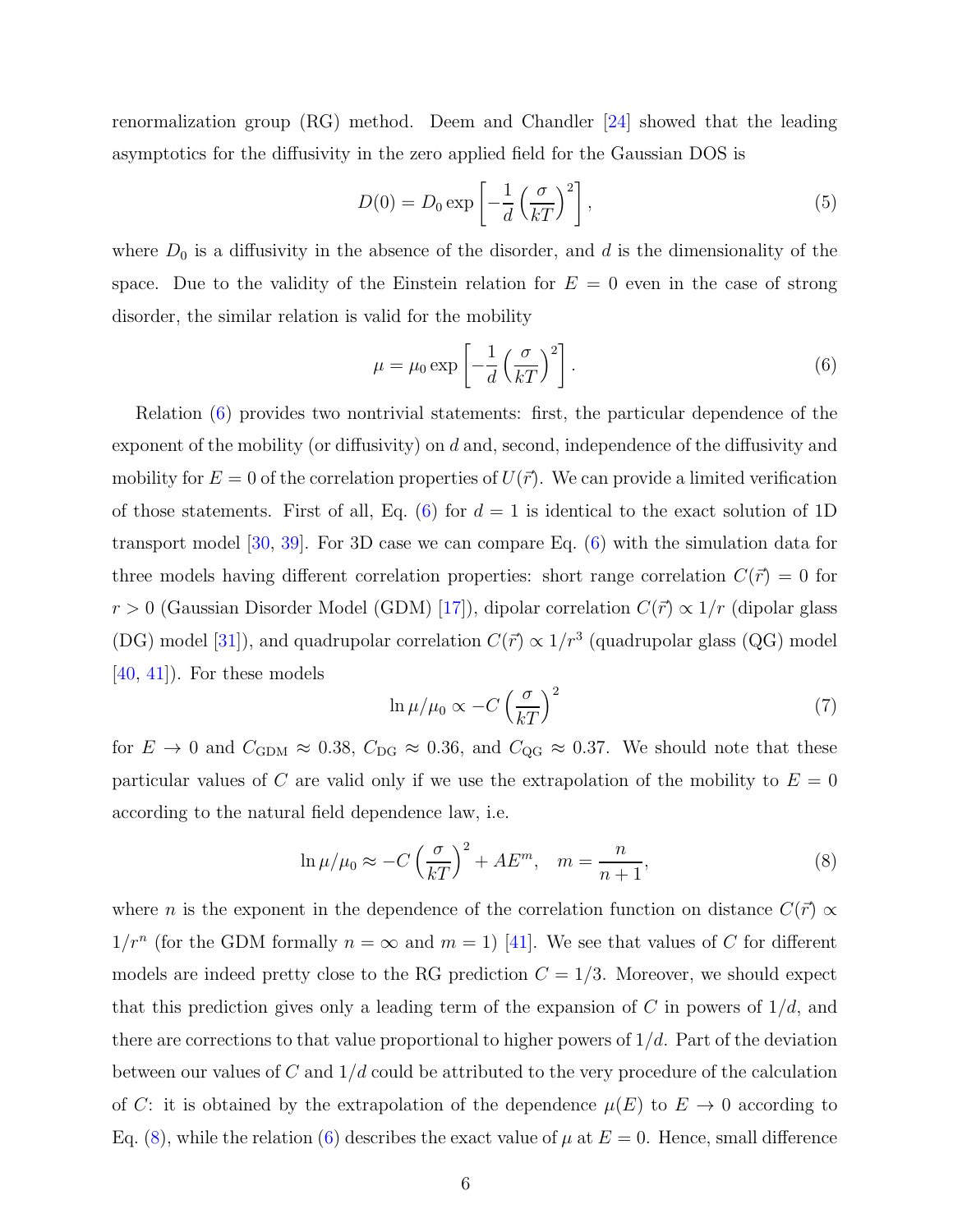between  $1/3$  and actual values of C is not surprising. We may conclude that our simulation data support the idea of the universality of the transport parameters in the limit  $E \to 0$ irrelevant to the correlation properties of the Gaussian random energy landscape.

Another problem of the proper description of charge carrier transport in amorphous organic materials is related to the local orientational order in such materials. All models for the calculation of  $\sigma$  (apart from the direct simulation of the microscopic structure of a particular amorphous organic material) treats the material as a regular lattice with sites randomly occupied (if the fraction of the occupied sites is less than 1) by randomly oriented organic molecules (in fact, very simple models of a molecule are used, such as point dipoles, quadrupoles, etc. [\[28](#page-17-7), [42](#page-17-19), [43\]](#page-17-20)) Moreover, usually it is assumed that the molecules are embedded in the continuous dielectric medium described by the only parameter, i.e dielectric constant  $\varepsilon$ . Such models neglect not only the local short range orientational correlations which are inevitable for large asymmetric organic molecules, typical for organic charge transport materials, but also an inapplicability of the macroscopic  $\varepsilon$  for the description of the short range charge–dipole and charge–quadrupole interaction.

More reliable consideration of the dielectric properties of polar amorphous organic materials has been carried out by Madigan and Bulović  $[44]$ . They considered the lattice DG model and introduced a microscopic polarizability  $\alpha$  to describe the dielectric properties of the medium. Hence, the local dipole moment depends on the local electric field

$$
\vec{p}_i = \vec{p}_i^0 + \alpha \vec{E}_i. \tag{9}
$$

Then the Claussius-Mossotti equation

$$
\alpha = \frac{\varepsilon - 1}{\varepsilon + 2} \frac{3}{4\pi} V_m \tag{10}
$$

has been used to relate  $\alpha$  and  $\varepsilon$  (here  $V_m$  is a volume per molecule). While for the simple DG model  $\sigma \propto 1/\varepsilon$ , Madigan and Bulović found that for  $\varepsilon \to \infty$   $\sigma$  goes to some nonzero constant value. The result is quite understandable because in this model the major contribution to σ for large macroscopic ε is provided by the short range interaction with neighbor dipoles effectively taken at  $\varepsilon = 1$ .

It is interesting to note that the major result of Madigan and Bulović obtained by the time-consuming computer simulation (Fig. [1,](#page-7-0) dots) may be reproduced by a very simple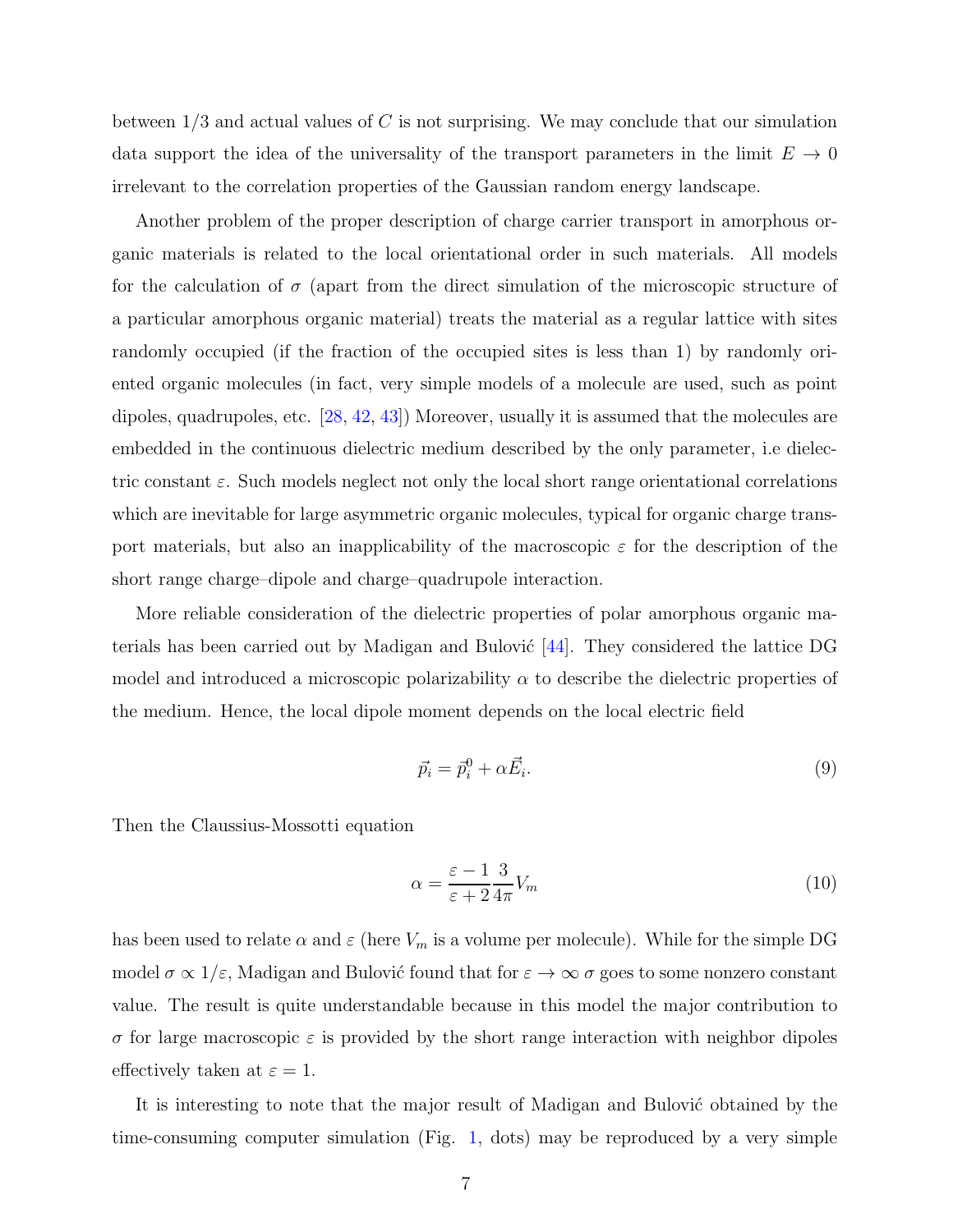

<span id="page-7-0"></span>FIG. 1. Dependence of the ratio  $\sigma(\varepsilon)/\sigma(\varepsilon = 1)$  on  $\varepsilon$  for the Madigan-Bulović model [\[44](#page-17-21)] (dots). Solid line is calculated using Eq.  $(12)$ .

calculation. For the lattice DG model with a single macroscopic  $\varepsilon$  [\[43\]](#page-17-20)

<span id="page-7-2"></span>
$$
\sigma_d^2 = \langle U^2(\vec{r}) \rangle = \frac{\sigma_0^2}{\varepsilon^2} S, \quad \sigma_0^2 = \frac{e^2 p^2 c}{3a^4}, \quad S = \sum_{\vec{n}} \frac{1}{|\vec{n}|^4}, \tag{11}
$$

where a is the lattice scale,  $p$  is the dipole moment,  $c$  is the fraction of sites occupied by dipoles, 3D vector  $\vec{n}$  with integer components runs over all lattice sites except the origin  $\vec{n} = 0$ , and for the simple cubic lattice (SCL)  $S \approx 16.53$ . If we assume that  $\varepsilon = 1$  for nearest dipoles with  $|\vec{n}| = 1$  and set the macroscopic  $\varepsilon$  for all other sites, then

<span id="page-7-1"></span>
$$
\frac{\sigma^2(\varepsilon)}{\sigma^2(\varepsilon=1)} = \left(1 - \frac{N}{S}\right)\frac{1}{\varepsilon^2} + \frac{N}{S},\tag{12}
$$

where  $N = 6$  is the number of nearest sites for the SCL. This result is shown in Fig. [1](#page-7-0) (solid line). It is worth to note that for  $\varepsilon = 2 - 4$  (which is typical for organic materials) Eq. [\(12\)](#page-7-1) increases  $\sigma(\varepsilon)$  by the factor of 2 in comparison to Eq. [\(11\)](#page-7-2). Hence, according to that calculation, typical magnitude of the disorder in amorphous organic materials should be  $\simeq 0.2$  eV. This increase is almost entirely provided by the contribution of nearest neighbors, and that contribution is a very short range correlated one in comparison to the long range correlation described by the dipolar correlation function  $C(\vec{r}) \approx 0.76\sigma_d^2 a/r$ ,  $r \gg a$  [\[25\]](#page-17-5). This means that for the calculation of the correlation function for  $r \gg a$  we have to use  $\sigma_d$ ,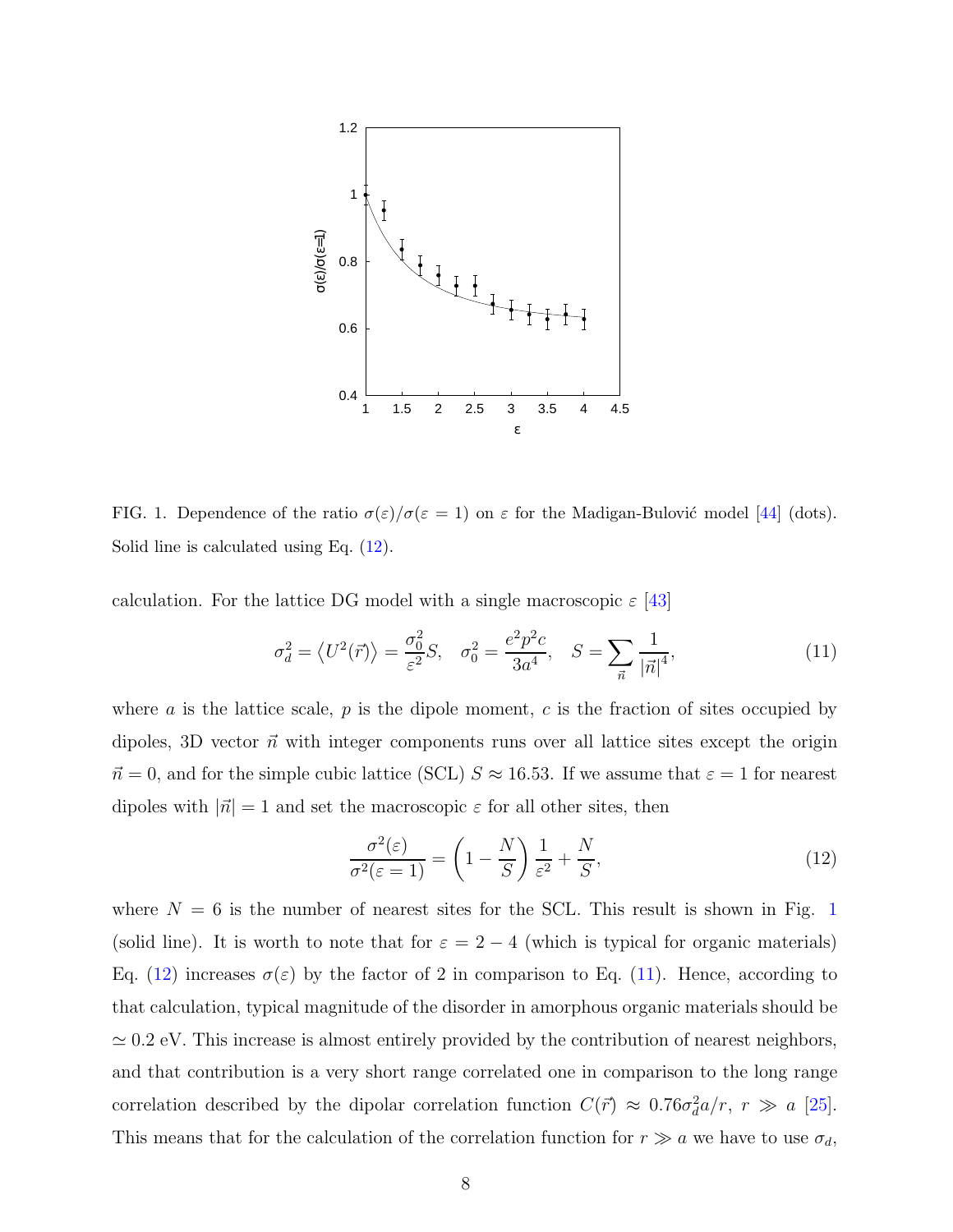estimated by the old Eq. [\(11\)](#page-7-2), while the total  $\sigma_{\text{tot}}$  (magnitude of the total disorder in the DG model) approximately obeys Eq.  $(12)$ .

Computer simulation for the 3D case suggests that for the DG model the mobility dependence on  $T$  and  $E$  has the form

$$
\ln \mu / \mu_0 \approx -\left(\frac{3\sigma_{\text{tot}}}{5kT}\right)^2 + C_E \left[ \left(\frac{\sigma_d}{kT}\right)^{3/2} - \Gamma \right] \sqrt{eaE/\sigma_d},\tag{13}
$$

where  $C_E \approx 0.78$ ,  $\Gamma \approx 2$ , and the mobility temperature dependence at low fields is governed by the total disorder  $\sigma_{\text{tot}}$ , while the mobility field dependence at moderate fields is governed by the correlated component of the disorder, i.e. by  $\sigma_d$  [\[31,](#page-17-10) [38\]](#page-17-15). Hence, taking into account the Madigan-Bulović correction, we should have the same mobility field dependence but much stronger mobility temperature dependence. Experimental data do not support this suggestion. Typically, the value of  $\sigma$ , estimated from the temperature dependence of  $\mu$  for low fields is not significantly greater that  $\sigma$  estimated from the field dependence of  $\mu$ , and  $\sigma_{\text{tot}}$  is still close to 0.1 eV [\[17](#page-16-11), [22](#page-17-2), [31,](#page-17-10) [38](#page-17-15)]. The most natural explanation of the discrepancy is a contribution from the short range local order in amorphous organic materials which reduces  $\sigma_{\text{tot}}$  but gives no significant correction to  $\sigma_d$ . We believe that the results of the paper [\[44](#page-17-21)] clearly indicate an importance of local short range order for the development of the random energy landscape in organic materials.

## III. SPATIAL CORRELATION OF THE RANDOM ENERGY LANDSCAPE AND CHARGE TRANSPORT IN INORGANIC MATERIALS: EXPONENTIAL DOS

Amorphous inorganic materials are very different from the organic materials. For such materials the exponential DOS described by Eq. [\(4\)](#page-2-0) is ubiquitous. To the best of our knowledge an effect of the correlated random energy landscape has not been considered for the exponential DOS. The obvious difficulty is a problem of introducing the correlation in the exponential distribution. To overcome this difficulty we use a trick borrowed from the probability theory, i.e. we a going to produce the correlated exponential distribution using the auxiliary Gaussian ones  $[45]$ . Indeed, if X and Y are two independent and identically distributed random Gaussian variables with zero mean and unit variance, then

<span id="page-8-0"></span>
$$
U = -\frac{U_0}{2} \left( X^2 + Y^2 \right) \tag{14}
$$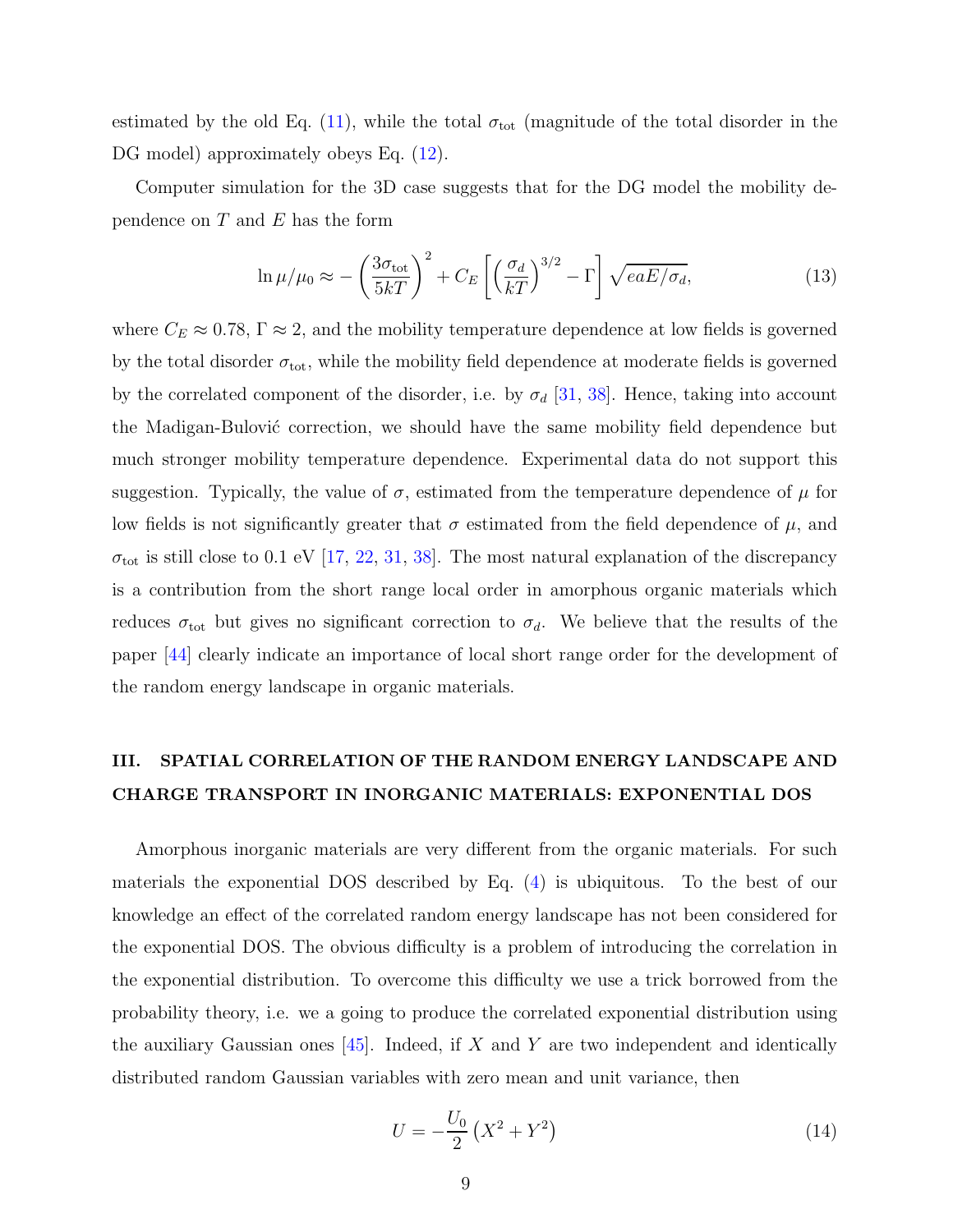

<span id="page-9-0"></span>FIG. 2. Mobility field dependence Eq. [\(18\)](#page-10-0) for the spatially correlated exponential DOS and various kinds of the correlation function  $c^2(x)$ :  $a^2/(x^2 + a^2)$  (curve 1),  $\exp(-x/a)$  (curve 2), and  $\theta(a-x)$ (curve 3), correspondingly; for all curves  $1 - K^2 = 1 \times 10^{-2}$ . Note that  $v_0 a/D_0 = eaE/kT$ .

has the exponential distribution  $(4)$ . If the Gaussian variables X and Y are correlated ones, i.e.  $\langle X(x)X(0)\rangle = c_X(x) \neq 0$ , here x is a spatial variable, then  $U(x)$  has a correlated distribution with the correlation function

$$
c_U(x) = \langle U_1 U_2 \rangle - \langle U \rangle^2 = U_0^2 \left[ c_X^2(x) + c_Y^2(x) \right], \tag{15}
$$

and it is obvious that in this way we can model any positive binary correlation function for the random field  $U(x)$ .

A very good approximation for the long time behavior of the hopping transport is a model of carrier diffusion in the random energy landscape  $U(x)$ . In 1D case the stationary solution of the diffusion equation gives for the average carrier velocity [\[46\]](#page-18-0)

$$
v = \frac{D_0 (1 - e^{-\gamma L})}{\int_0^L dx \exp(-\gamma x) Z(x, L)}, \quad Z(x, L) = \frac{1}{L} \int_0^L dy \exp\left[\frac{U(y) - U(x + y)}{kT}\right], \quad \gamma = v_0/D_0.
$$
\n(16)

Here  $v_0$  and  $D_0$  are carrier velocity and diffusivity in the absence of the disorder, and L is a thickness of the transport layer. We can immediately calculate the average carrier velocity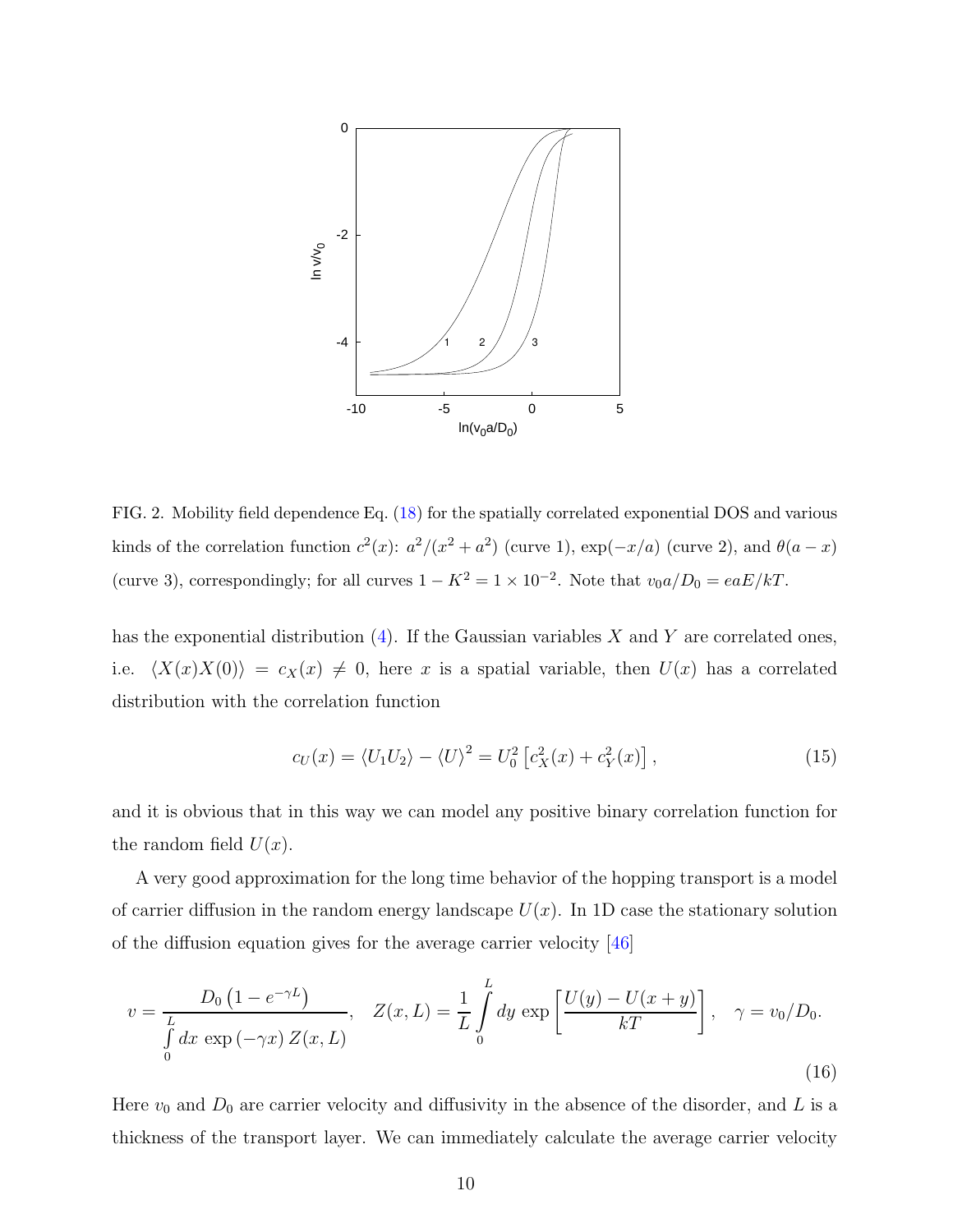

<span id="page-10-1"></span>FIG. 3. Mobility field dependence (solid lines) calculated by Eq. [\(18\)](#page-10-0) for the power law correlation function  $c^2(x) = a^n/(x^2 + a^2)^{n/2}$  for various n: 0.5, 0.75, 1, 1.5, and 2, from the upmost curve to the bottom, correspondingly, and for  $1 - K^2 = 1 \times 10^{-4}$ . Dotted line shows the limiting dependence  $v/v_0 = 1 - K^2$ , and the broken lines show fits for power law dependence  $v/v_0 \propto v_0^n$ .

in the limit  $L \to \infty$ , because in that limit

$$
Z(x) = \lim_{L \to \infty} Z(x, L) = \left\langle \exp\left[\frac{U(0) - U(x)}{kT}\right] \right\rangle \tag{17}
$$

and

<span id="page-10-0"></span>
$$
v = \frac{D_0}{\int_0^\infty dx \, \exp\left(-\gamma x\right) Z(x)}.\tag{18}
$$

Using the probability distribution for the correlated Gaussian variables

$$
P_G(X_1, X_2) = \frac{1}{2\pi\sqrt{1 - c^2}} \exp\left(-\frac{X_1^2 + X_2^2 - 2cX_1X_2}{2(1 - c^2)}\right), \quad \langle X_1 X_2 \rangle = c,\tag{19}
$$

with the same relation for Y (we assume for simplicity  $c_X = c_Y = c$ ) and taking into account relation  $(14)$ , we obtain

$$
Z(x) = \frac{1}{1 - K^2 [1 - c^2(x)]}, \quad K = U_0 / kT.
$$
 (20)

For  $x \to \infty$   $c(x) \to 0$ , while  $c(0) = 1$ . Hence, for  $\gamma \to \infty$   $v \to v_0$ , while for  $\gamma \to 0$  $v \to v_0(1 - K^2)$ . We immediately see that for the infinite medium v could be nonzero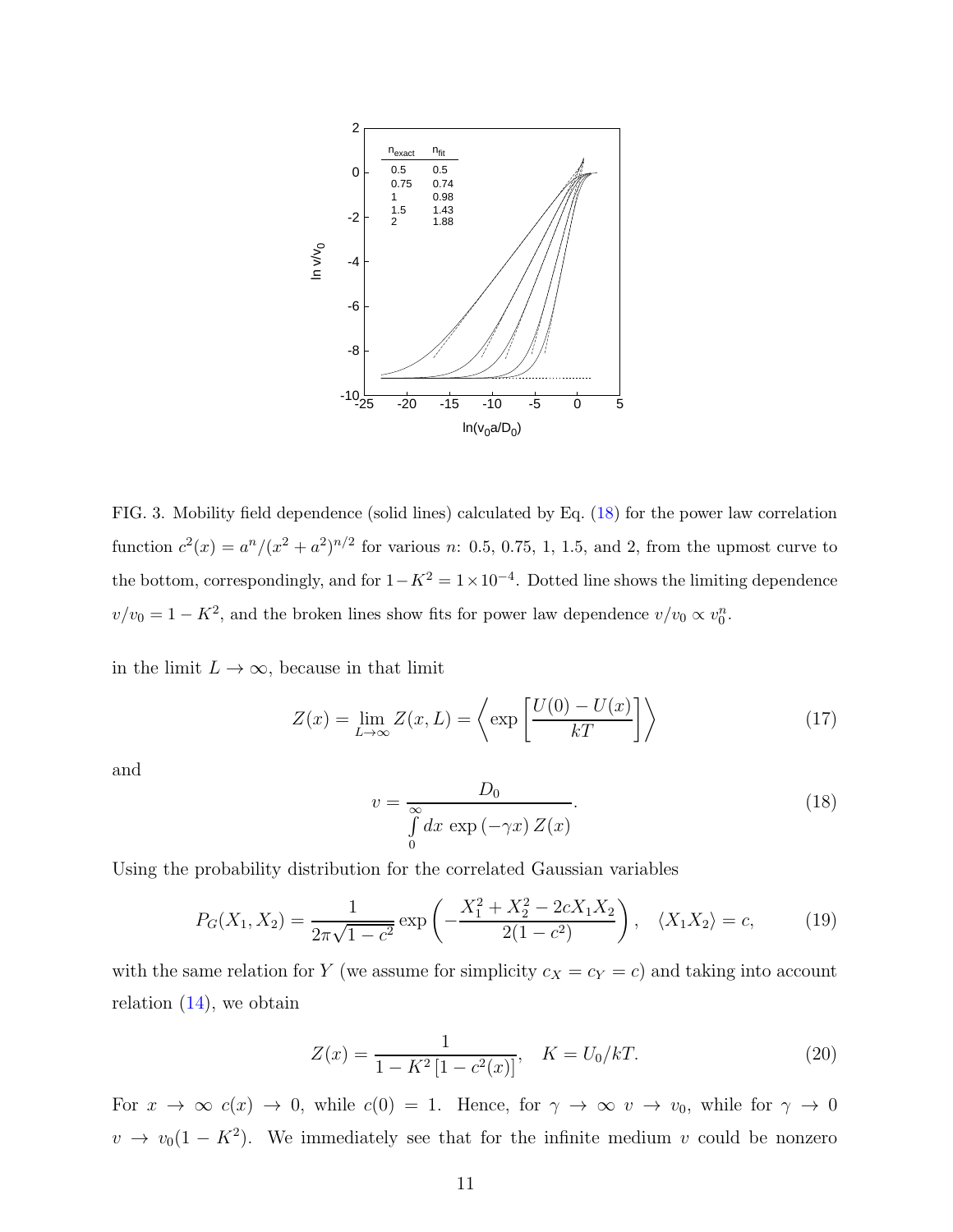only for  $K < 1$ , and for  $K = 1$  there is a transition to the dispersive non-equilibrium regime. This result also means that the reliable determination of the functional form of the dependence  $v(v_0)$  can be carried out only in the close vicinity to the transition to the dispersive regime where variation of the ratio  $v/v_0$  is significant. Field dependence of the dimensionless mobility  $v/v_0 = \mu/\mu_0$  for various kinds of the correlation function  $c^2(x)$  is shown in Fig. [2.](#page-9-0)

We can calculate the field dependence of the average velocity (actually, the dependence of v on the bare velocity  $v_0$  which is proportional to E) for the power-law correlation function  $c^2(x) = a^n/(x^2 + a^2)^{n/2}$  (this particular form is inspired by the correlation properties of the amorphous organic materials). Using a saddle point method we obtain an intermediate asymptotics

<span id="page-11-0"></span>
$$
v \simeq \frac{v_0}{\sqrt{2\pi n}} \left(\frac{\gamma ae}{n}\right)^n, \quad v_0(1 - K^2) \ll v \ll v_0,\tag{21}
$$

which agrees well with the direct calculation using Eq. [\(18\)](#page-10-0) (see Fig. [3\)](#page-10-1). We see that the asymptotics [\(21\)](#page-11-0) is developing only for  $1 - K^2 \ll 1$ .

Calculation of the carrier drift velocity for the dispersive non-equilibrium regime  $K > 1$ is a much more difficult task. It will be considered in a separate paper.

At the moment we have no direct experimental evidence for the existence of the spatial correlations in amorphous materials having the exponential DOS. Quite probably, this situation is partly explained by the lack of the enthusiasm to search for the correlations, because previously nobody emphasized their importance and possible effect on the mobility field dependence. Nonetheless, in the recent paper [\[47\]](#page-18-1) it was demonstrated that there is a possibility to find the exponential DOS in some organic amorphous materials, and such materials typically have strongly correlated random energy landscape. We may expect that the correlated exponential DOS may be found not in inorganic, but rather in organic materials.

#### IV. CHARGE TRANSPORT IN COMPOSITE ORGANIC MATERIALS

A very different type of spatial correlation may arise in another class of transport materials, i.e. composite materials. Composite materials are mesoscopically inhomogeneous materials, typically having large domains with very different properties. If we assume that every domain may be characterized by its own transport properties, then we have a transport medium with spatially correlated distribution of transport parameters, such as carrier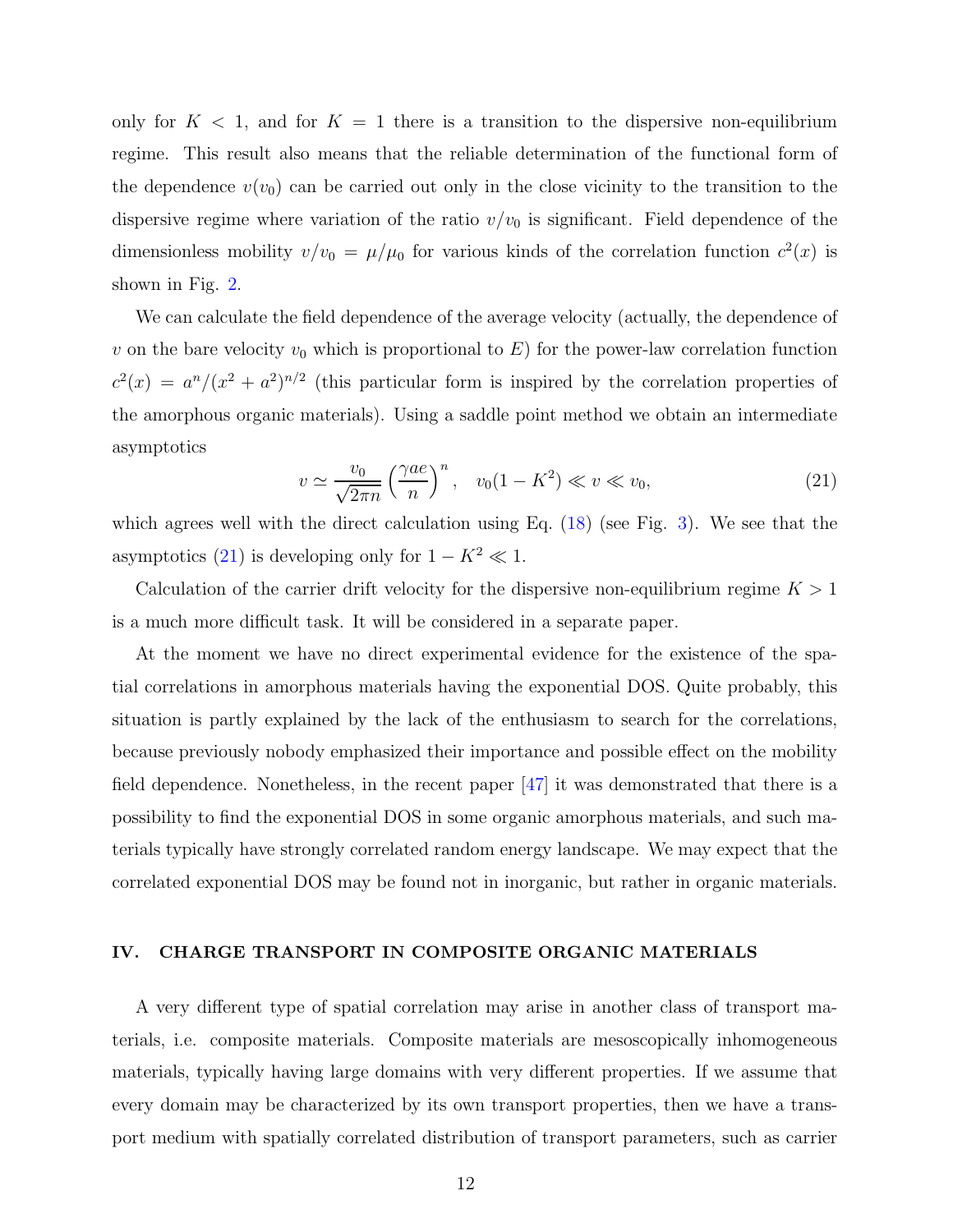

<span id="page-12-0"></span>FIG. 4. Photocurrent transients in the composite material for the bulk regime and various thickness L of the transport layer (shown near the corresponding curve). Other parameters are  $l_a/a = 100$ ,  $l_b/a = 200, \tau_a/\tau_0 = 100, \tau_b/\tau_0 = 1, v_a/v_0 = 0.01$ , and  $v_b/v_0 = 1$ . Here a is a spatial scale (e.g., size of a molecule),  $\tau_0$  is a time scale, and  $v_0 = a/\tau_0$ . For the thick layers one can see formation of the quasi-equilibrium transport regime having a velocity plateau.

velocity, diffusivity, etc.

Let us consider a simplest model of highly anisotropic composite material having chainlike structure with all chains elongated in the same direction, the hopping charge transport occurs along the chains and is essentially one-dimensional. Electric field is oriented parallel to the chains and every chain is composed by the clusters of two types of transport materials, material A and material B. We assume that there are distributions of the clusters on length,  $p_a(l)$  and  $p_b(l)$ , and the the carrier motion in the clusters is a pure drift, characterized by velocities  $v_a$  and  $v_b$ . In addition, we assume that there are distributions of time  $p_a(\tau)$  and  $p_b(\tau)$  to cross the interfaces between clusters (index a here means that the carrier goes from cluster A to cluster B, and index b means the transition  $B \to A$ ).

We can write a simple formula for the average carrier velocity for the infinite medium

<span id="page-12-1"></span>
$$
v_{\infty} = \frac{\langle l_a \rangle + \langle l_b \rangle}{\frac{\langle l_a \rangle}{v_a} + \frac{\langle l_b \rangle}{v_b} + \langle \tau_a \rangle + \langle \tau_b \rangle}.
$$
\n(22)

The structure of the denominator indicates that there are two very distinct transport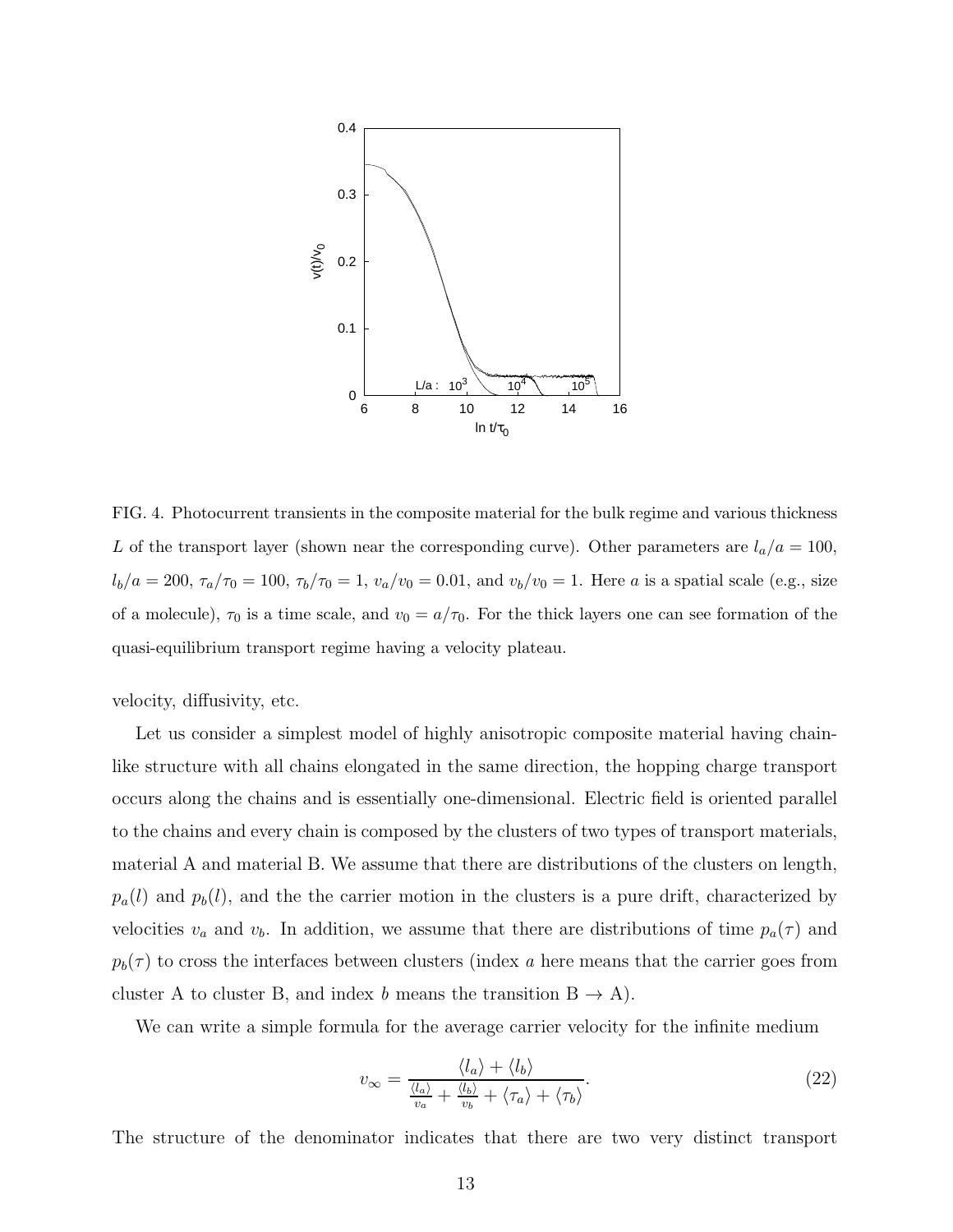

<span id="page-13-1"></span>FIG. 5. Photocurrent transients in the composite material for the interface regime and various thickness L of the transport layer (shown near the corresponding curve). Here  $\tau_a/\tau_0 = 1 \times 10^5$  and all other parameters are the same as in Fig. [4.](#page-12-0) Again, for the thick layers we see formation of the quasi-equilibrium transport regime having a velocity plateau.

regimes. In the bulk regime first and second terms in the denominator dominate (most relevant is the time for a carrier to drift over clusters), while in the interface regime third and forth terms are more important (time to overcome interfaces is dominating). For the diffusivity the corresponding result is

<span id="page-13-0"></span>
$$
D_{\infty} = \frac{v_{\infty}^2 \langle (\delta t)^2 \rangle}{2 \langle t \rangle} = v_{\infty}^2 \frac{\frac{\langle l_a^2 \rangle - \langle l_a \rangle^2}{v_a^2} + \frac{\langle l_b^2 \rangle - \langle l_b \rangle^2}{v_b^2} + \langle \tau_a^2 \rangle - \langle \tau_a \rangle^2 + \langle \tau_b^2 \rangle - \langle \tau_b \rangle^2}{2 \left( \frac{\langle l_a \rangle}{v_a} + \frac{\langle l_b \rangle}{v_b} + \langle \tau_a \rangle + \langle \tau_b \rangle \right)},\tag{23}
$$

here t is the time needed to a carrier to travel across the sample having some finite but very large thickness L and  $\delta t$  is the fluctuation of that time (more precisely, we have to consider the limit  $L \to \infty$ ). Again, we can differentiate between the bulk and interface regimes, but in addition we have a mixed regime. Indeed, we may quite easily imagine a situation where the fluctuation of the clusters' lengths is negligible  $\langle l_{a,b}^2 \rangle - \langle l_{a,b} \rangle^2 \to 0$ , while at the same time the dominant contribution to the denominator in Eq. [\(23\)](#page-13-0) still comes from the bulk terms. The opposite situation  $\langle \tau_{a,b}^2 \rangle - \langle \tau_{a,b} \rangle^2 \to 0$  is rather improbable: typical fluctuation of  $\tau_{a,b}$  could be considered originating from the energetic barriers between clusters, in such a case  $p(\tau) \propto \exp(-\tau/\tau_0)$  with  $\tau_0 \propto \exp(-\Delta/kT)$ , where  $\Delta$  is the height of the barrier. For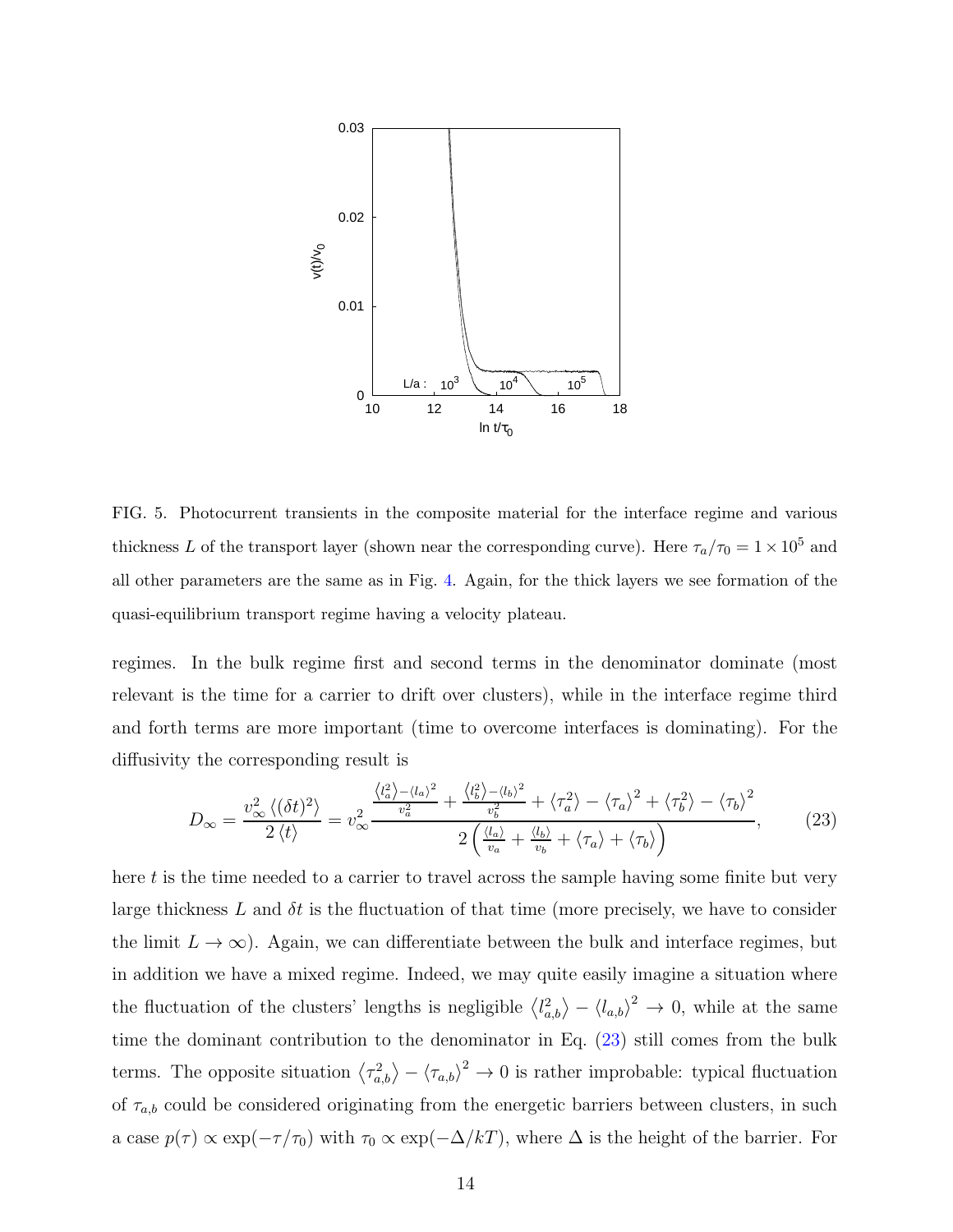the exponential distribution  $\langle \tau^2 \rangle - \langle \tau \rangle^2 = \langle \tau \rangle^2$  and variance of  $\tau$  can be negligible only if  $\langle \tau \rangle$  is negligible.



<span id="page-14-0"></span>FIG. 6. Dependence of the average carrier velocity  $v<sub>L</sub>$  in the composite material on the thickness L of the transport layer for the bulk  $(\nabla)$  and interface (A) regime. Solid curves show the best fit for Eq.  $(24)$ .

Some transport characteristics may be very similar for both regimes (e.g., general shape of current transients), yet there is no necessity to concentrate our attention exclusively on the transport properties, so we can expect many possible significant differences. For example, suppose that there is some chemical reaction between charge carriers and molecules of the medium. In the bulk regime carrier spends most time in the interior regions of the clusters, while for the interface regime it dwells mostly near the interfaces. Properties of the material could be very different in those domains and we may expect different kinetic regimes. Moreover, many purely transport characteristics should be very different in the bulk and interface regimes. Indeed, in the bulk regime, especially for the case of large clusters, the dependence of  $v$  on the applied electric field  $E$  is expected to have the Poole-Frenkel form  $\ln(v/E) \propto E^{1/2}$  because velocities  $v_a$  and  $v_b$  obey this very law. In the interface regime we should expect the dependence  $\ln(v/E) \propto E$  because the reduction of the barrier height is proportional to E.

Transport properties for the finite thickness L, especially the shapes of photocurrent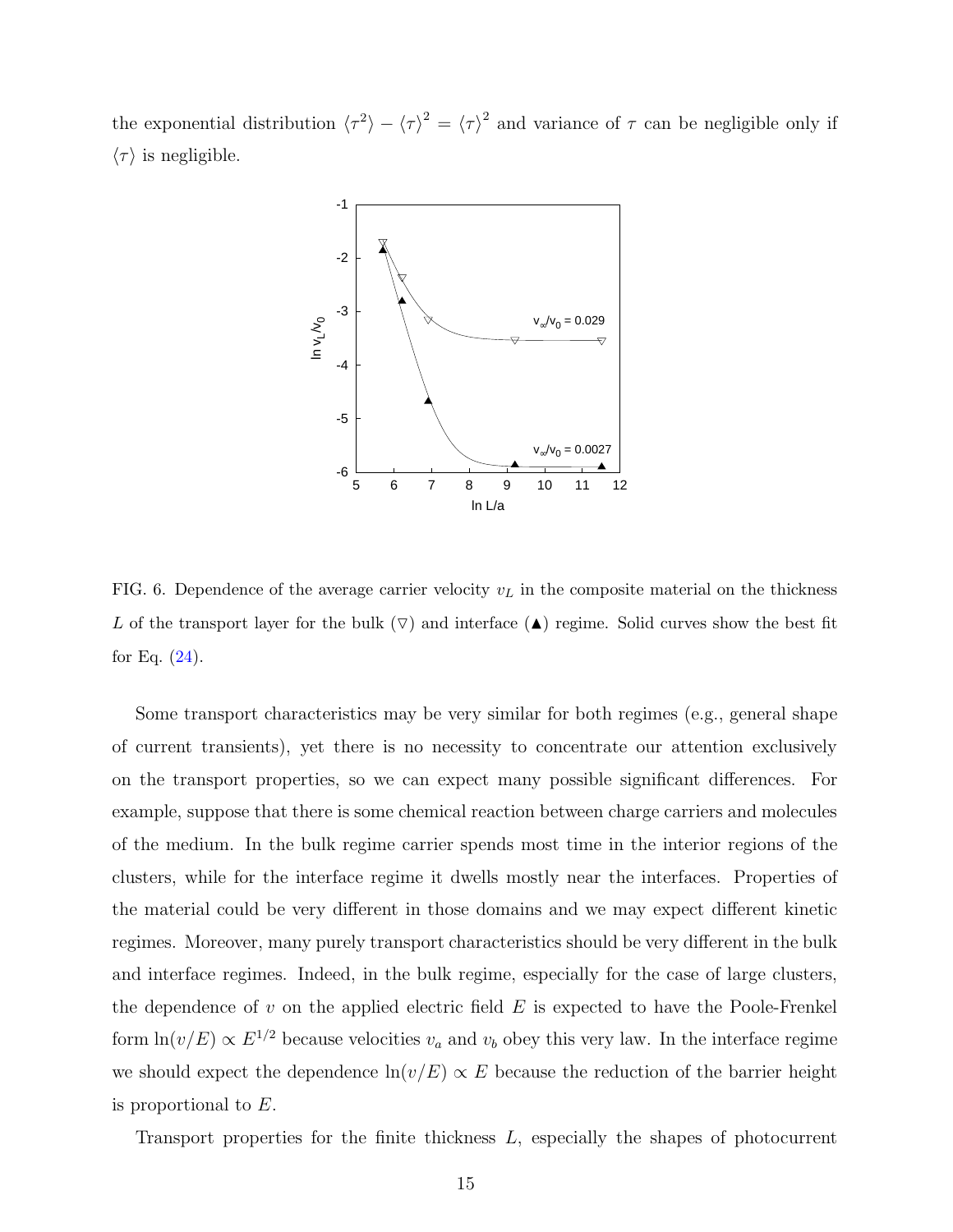transients, are impossible to calculate analytically. For this reason we carried out computer simulation and some typical results are shown in Figs.  $4$  and  $5$ . With the increase of  $L$  the average carrier velocity  $v<sub>L</sub>$  decreases and its behavior agrees well with the relation

<span id="page-15-0"></span>
$$
v_L = v_{\infty} \left[ 1 + \left(\frac{L_0}{L}\right)^n \right] \tag{24}
$$

(see Fig. [6\)](#page-14-0), while the limit velocity  $v_{\infty}$  perfectly agrees with Eq. [\(22\)](#page-12-1).

Evidently, this simple model could demonstrate a wide variety of transport properties. A very tempting task should be to search for the transition between quasi-equilibrium and non-equilibrium transport regimes, resembling the transition between nondispersive and dispersive regimes. Quite probably, such transition could occur only for a very specific kind of the probability distributions  $p_a(\tau)$  and  $p_b(\tau)$  (for example, having long tails or exponentially wide relevant domain of  $\tau$ ).

### V. CONCLUSION

We considered effects of a spatial correlation of the random energy landscape in amorphous materials on the transport properties of such materials. Statistical properties of the energy landscape are of crucial importance for the hopping charge carrier transport. In organic materials the DOS usually has the Gaussian shape, while in inorganic materials it usually has the exponential shape. Correlations mostly affect the mobility field dependence. We demonstrated that the resulting mobility field dependences are principally different for the Gaussian and exponential DOS even for the same type of the binary correlation function of the random energy. We demonstrated that the experimental search of the effects of correlation for the exponential DOS in the nondispersive regime should be carried out in a very close vicinity to the transition to the dispersive regime. We argued that the local orientational order significantly reduces the total energetic disorder in polar organic materials. We also suggested the simple model for the description of transport properties of highly anisotropic composite materials. In spite of its simplicity, the model demonstrate very rich behavior and is promising for further development.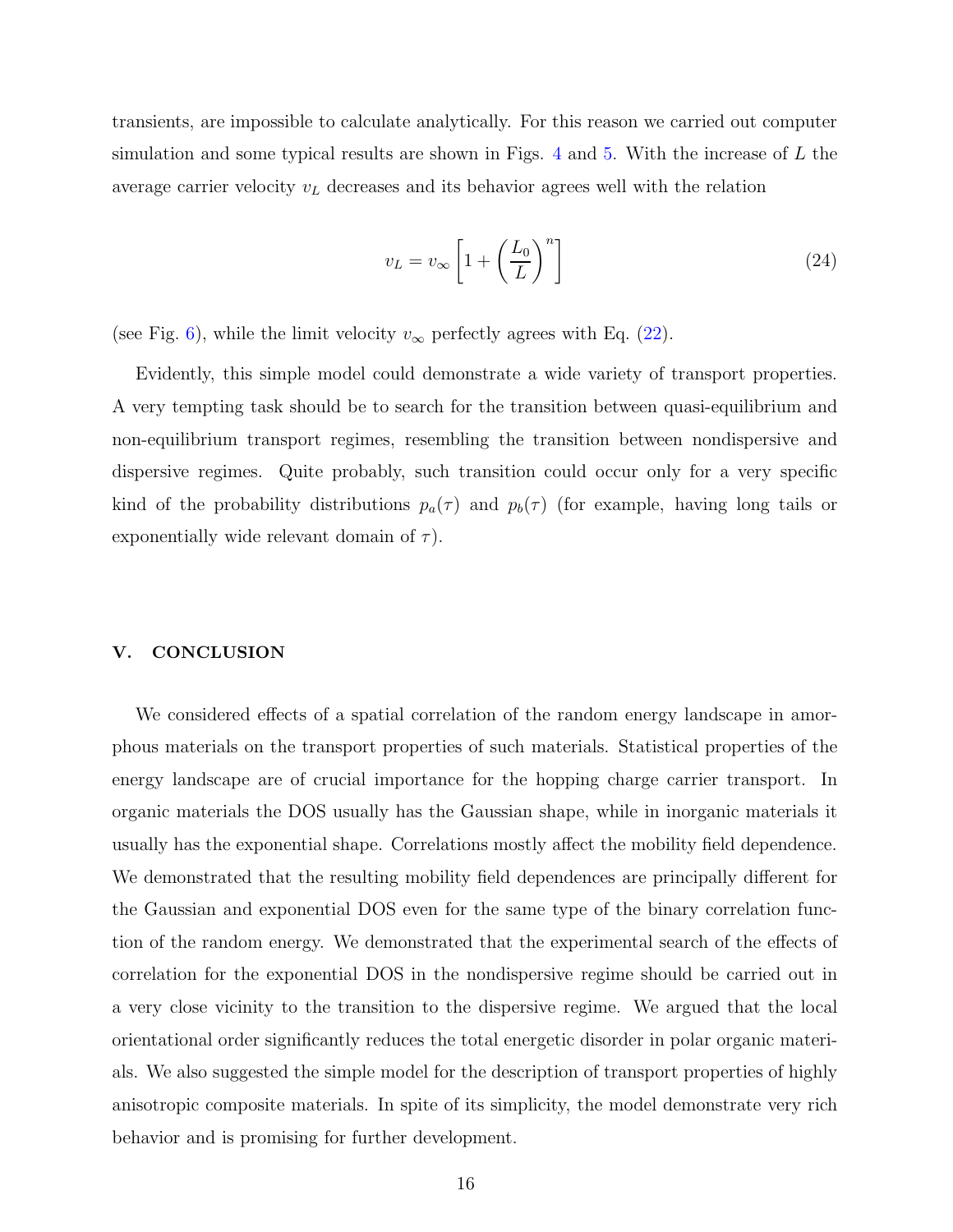#### ACKNOWLEDGEMENT

Partial financial support from the RFBR grant 15-53-45099-IND-a is acknowledged.

- <span id="page-16-0"></span>[1] Günes S., Neugebauer H., Sariciftci N.S. // Chem. Rev. 2007. V. 107. P. 1324.
- [2] Shinar J., Shinar R. // J. Phys. D 2008. V. 41. P. 133001.
- [3] Kim J.J.,Han M.K., Noh Y.Y. // Semicond. Sci. Technol. 2011. V. 26. P. 030301.
- <span id="page-16-1"></span>[4] Mabeck J.T., Malliaras G.G. // Anal. Bioanal. Chem. 2006. V. 384. P. 343.
- <span id="page-16-2"></span>[5] Shim Y.-B., Park J.-H. // J. Electrochem. Soc. 2000. V. 147. P. 381.
- [6] Hammerich O., Speiser B., eds. Organic Electrochemistry. Boca Raton: CRC Press, 2016. 1716 p.
- <span id="page-16-3"></span>[7] Kharton V.V., ed. Solid State Electrochemistry, vol. 1. Boca Raton: Wiey-VCh, 2009. 506 p.
- <span id="page-16-4"></span>[8] Gelling P.J., Bouwmeester H.J.M., eds. The CRC Handbook of Solid State Electrochemistry. New York: CRC Press, 1997. 619 p.
- <span id="page-16-5"></span>[9] Kuwata N., Kawamura J., Toribami K., Hattori T., Sata N. // Electrochem. Comm. 2004. V. 6. P. 417.
- [10] Wang X., Ma Y., Raza R., Muhammed M., Zhu B. // Electrochem. Comm. 2008. V. 10. P. 1617.
- <span id="page-16-6"></span>[11] Knauth P. // Solid State Ionics 2009. V. 180. P. 911.
- [12] Scher H., Montroll E. // Phys. Rev. B. 1975. V. 12. P. 2455.
- <span id="page-16-7"></span>[13] Nenashev A., Oelerich J., Baranovskii S. // J. Phys. Condens. Matter. 2015. V. 27. P. 093201.
- <span id="page-16-9"></span><span id="page-16-8"></span>[14] Miller A., Abrahams E. // Phys. Rev. 1960. V. 120. P. 745.
- <span id="page-16-10"></span>[15] *Marcus R.A.* // J. Chem. Phys. 1956. V. 24. P. 966.
- [16] Chandler D. Introduction to Modern Statistical Mechanics. Oxford: Oxford University Press, 1987. 288 p.
- <span id="page-16-11"></span>[17] *Bässler H. // Phys. Status Solidi B. 1993. V. 175. P. 15.*
- <span id="page-16-13"></span>[18] Pasveer W. F., Cottaar J., Tanase C., Coehoorn R., Bobbert P. A., Blom P. W. M., de Leeuw D. M., Michels M. A. J. // Phys. Rev. Lett. 2005. V. 94. 206601.
- <span id="page-16-12"></span>[19] Germs W. C., van der Hulst J. J. M., van Mensfoort S. L. M., Bobbert P. A., Coehoorn R. // Phys. Rev. B. 2011. V. 84. 165210.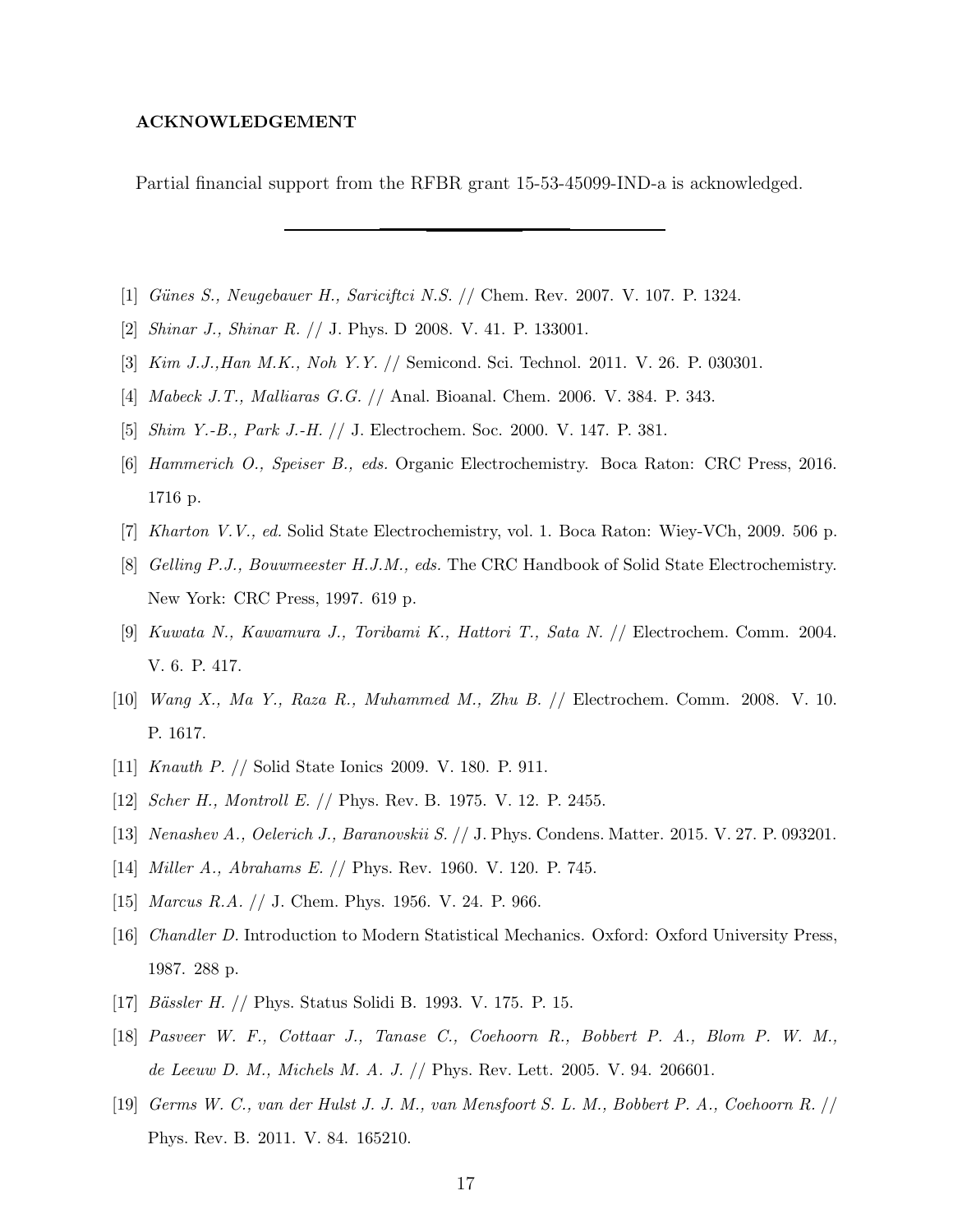- <span id="page-17-0"></span>[20] Baranovski S., ed. Charge Transport in Disordered Solids with Applications in Electronics. Chichester: J. Wiley and Sons, 2006. 498 p.
- <span id="page-17-2"></span><span id="page-17-1"></span>[21] Rudenko A. I., Arkhipov V. I. // Philos. Mag. B. 1982. V. 45. P. 209.
- [22] Borsenberger P. M., Magin E. H., van der Auweraer M., de Schyver F. C. // Phys. Status Solidi A. 1993. V. 140. P. 9.
- <span id="page-17-4"></span><span id="page-17-3"></span>[23] Schein L. B., Tyutnev A. P. // J. Phys. Chem. C. 2008. V. 112. P. 7295.
- <span id="page-17-5"></span>[24] Deem M., Chandler D. // J. Stat. Phys. 1994. V. 76. P. 911.
- <span id="page-17-14"></span>[25] Novikov S. V., Vannikov A. V. // J. Phys. Chem. 1995. V. 99. P. 14573.
- <span id="page-17-6"></span>[26] Novikov S. V., Dunlap D. H., Kenkre V. M. // Proc. SPIE. 1998. V. 3471. P. 181.
- <span id="page-17-7"></span>[27] Novikov S. V., Vannikov A. V. // Mol. Cryst. Liq. Cryst. 2001. V. 361. P. 89.
- <span id="page-17-8"></span>[28] Novikov S. V. // J. Chem. Phys. 2015. V. 143. P. 164510.
- <span id="page-17-9"></span>[29] Novikov S. V., Van der Auweraer M. // Phys. Rev. E. 2009. V. 79. 041139.
- <span id="page-17-10"></span>[30] Dunlap D. H., Parris P. E., Kenkre V. M. // Phys. Rev. Lett. 1996. V. 77. P. 542.
- [31] Novikov S. V., Dunlap D. H., Kenkre V. M., Parris P. E., Vannikov A. V. // Phys. Rev. Lett. 1998. V. 81. P. 4472.
- <span id="page-17-11"></span>[32] Novikov S. V., Tyutnev A.P. // J. Chem. Phys. 2013. V. 138. P. 104120.
- [33] Novikov S. V. // Annalen der Physik. 2009. V. 18. P. 954.
- <span id="page-17-12"></span>[34] Borsenberger P., Gruenbaum W., Magin E. // Physica B. 1996. V. 228. P. 226.
- [35] Borsenberger P. M., Gruenbaum W. T., Magin E. H. // Phys. Status Solidi B. 1995. V. 190. P. 555.
- [36] Sinicropi J., Cowdery-Corvan J., Magin E., Borsenberger P. // Chem. Phys. 1997. V. 218. P. 331.
- <span id="page-17-13"></span>[37] *Heun S., Borsenberger P. M. // Chem. Phys. 1995. V. 200. P. 245.*
- <span id="page-17-15"></span>[38] Novikov S. V. // J. Polymer Sci. B. 2003. V. 41. P. 2584.
- <span id="page-17-16"></span>[39] Parris P. E., Dunlap D. H., Kenkre V. M. // J. Polymer Sci. B. 1997. V. 35. P. 2803.
- <span id="page-17-17"></span>[40] Novikov S. V. // Annalen der Physik. 2009. V. 18. P. 949.
- <span id="page-17-18"></span>[41] Novikov S. V., Vannikov A. V. // J. Phys. Chem. C. 2009. V. 113. P. 2532.
- <span id="page-17-19"></span>[42] *Dieckmann A., Bässler H., Borsenberger P. M. // J.* Chem. Phys. 1993. V. 99. P. 8136.
- <span id="page-17-20"></span>[43] Novikov S. V., Vannikov A. V. // JETP. 1994. V. 79. P. 482.
- <span id="page-17-21"></span>[44] *Madigan C., Bulović V.* // Phys. Rev. Lett. 2006. V. 97. P. 216402.
- <span id="page-17-22"></span>[45] Devroye L. Non-Uniform Random Variate Generation. Berlin: Springer, 1986. 843 p.